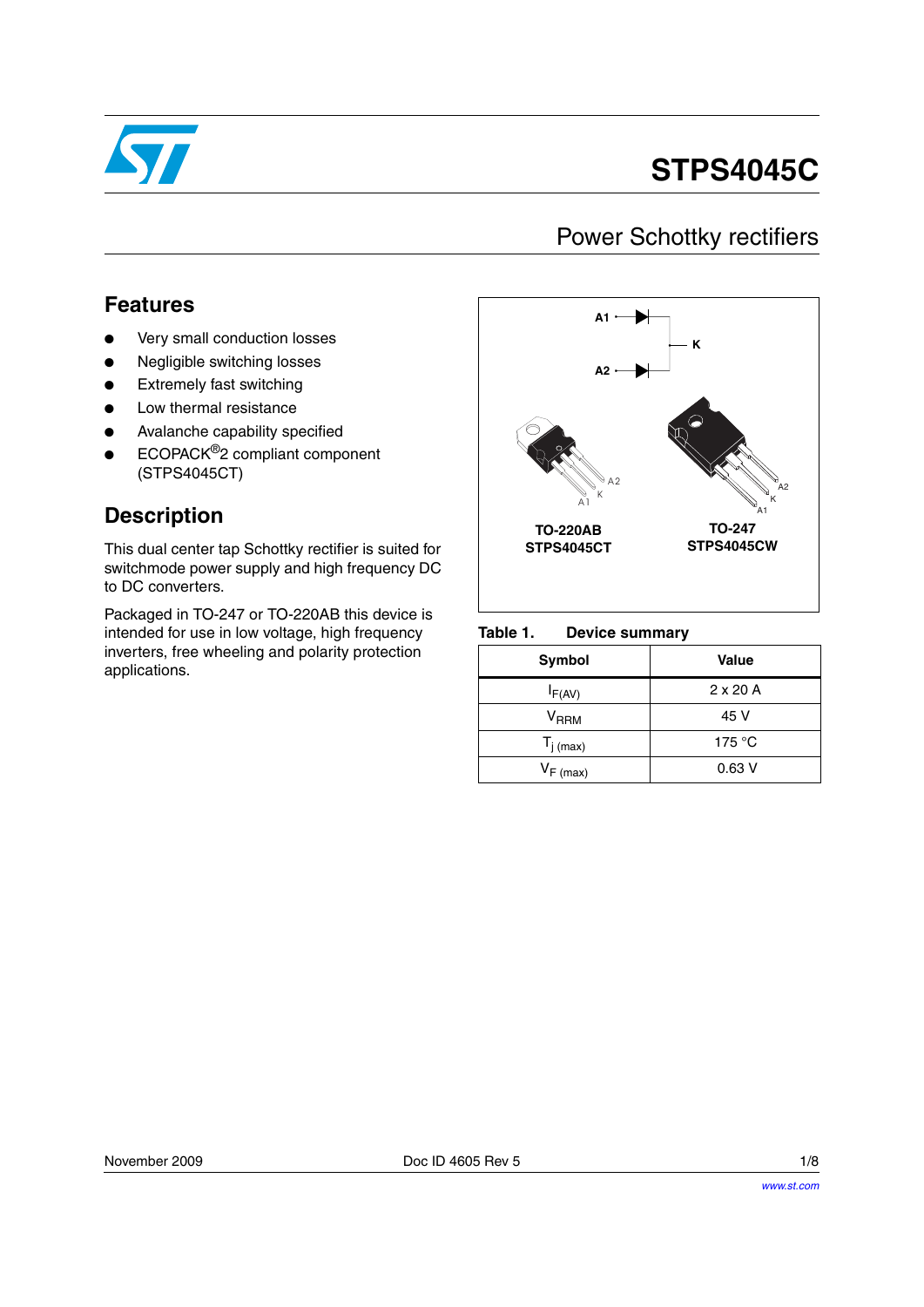## **1 Characteristics**

| Table 2. |                                               |  |  |
|----------|-----------------------------------------------|--|--|
|          | Absolute ratings (limiting values, per diode) |  |  |

| <b>Symbol</b>       |                                                       | Value                           | Unit                                             |            |                 |           |
|---------------------|-------------------------------------------------------|---------------------------------|--------------------------------------------------|------------|-----------------|-----------|
| $V_{RRM}$           |                                                       | Repetitive peak reverse voltage |                                                  |            |                 |           |
| I <sub>F(RMS)</sub> | Forward rms current                                   |                                 |                                                  |            |                 | Α         |
|                     |                                                       | TO-247                          | $T_C = 150 °C$ , $\delta = 0.5$                  | Per diode  | 20              | A         |
|                     | Average forward current                               |                                 | $T_C = 145 °C$ , $\delta = 0.5$                  | Per device | 40              |           |
| $I_{F(AV)}$         |                                                       | <b>TO-220AB</b>                 | $T_C = 145 °C$ , $\delta = 0.5$                  | Per diode  | 20              | A         |
|                     |                                                       |                                 | $T_C = 130 °C$ , $\delta = 0.5$                  | Per device | 40              |           |
| <sup>I</sup> FSM    | Surge non repetitive forward current                  |                                 | $t_0$ = 10 ms sinusoidal                         |            | 220             | A         |
| <b>IRRM</b>         | Repetitive peak reverse current                       |                                 | $t_0$ = 2 µs square F=1 kHz                      |            |                 | A         |
| <sup>I</sup> RSM    | Non repetitive peak reverse current                   |                                 | $t_p$ = 100 µs square                            |            | 3               | A         |
| $P_{ARM}$           | Repetitive peak avalanche power                       |                                 | $t_p = 1 \,\mu s \, T_i = 25 \,^{\circ}\text{C}$ |            | 6000            | W         |
| $T_{\text{stq}}$    | Storage temperature range                             |                                 |                                                  |            | $-65$ to $+175$ | °C        |
| $T_i$               | Maximum operating junction temperature <sup>(1)</sup> |                                 |                                                  |            | 175             | °C        |
| dV/dt               | Critical rate of rise reverse voltage                 |                                 |                                                  |            | 10000           | $V/\mu s$ |

1.  $\frac{dPtot}{dTj} < \frac{1}{Rth(j-a)}$  condition to avoid thermal runaway for a diode on its own heatsink

### **Table 3. Thermal resistances**

| Symbol                   | <b>Parameter</b> | <b>Value</b>    | <b>Unit</b>        |            |               |
|--------------------------|------------------|-----------------|--------------------|------------|---------------|
|                          | Junction to case | TO-247          | Per diode<br>Total | 1.5<br>0.8 |               |
| $R_{th (j-c)}$           |                  | <b>TO-220AB</b> | Per diode<br>Total | 1.8<br>1.3 | $\degree$ C/W |
| $R_{th}$ (c)<br>Coupling | TO-247           |                 | 0.1                |            |               |
|                          |                  | <b>TO-220AB</b> |                    | 0.8        |               |

When the diodes 1 and 2 are used simultaneously :

 $\Delta$ T<sub>j</sub>(diode 1) = P(diode1) x R<sub>th(j-c)</sub>(Per diode) + P(diode 2) x R<sub>th(c)</sub>

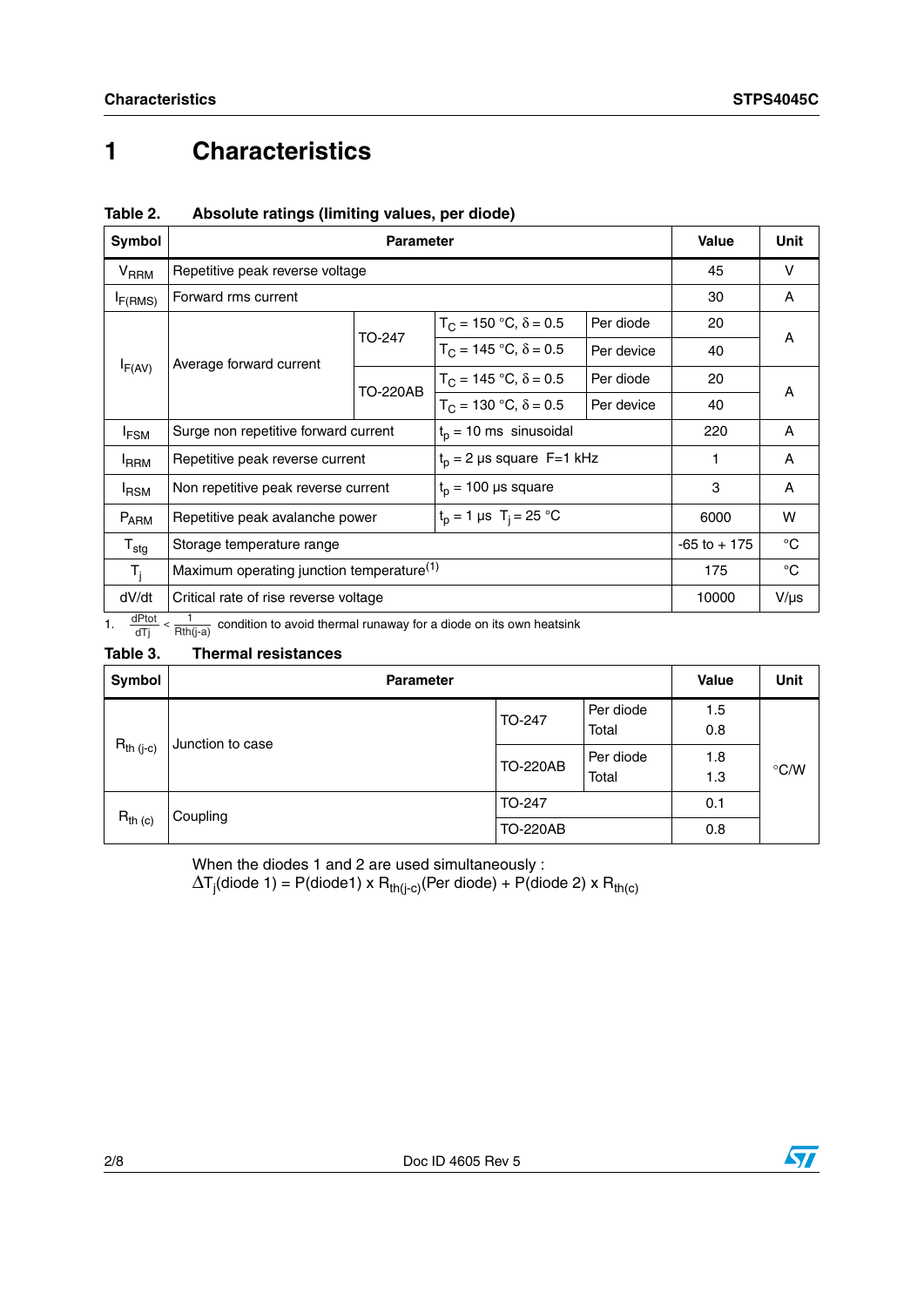| Symbol                              | <b>Parameter</b>        | <b>Tests conditions</b> |                          | Min.                     | Typ.                     | Max. | <b>Unit</b> |
|-------------------------------------|-------------------------|-------------------------|--------------------------|--------------------------|--------------------------|------|-------------|
| $I_R$ <sup>(1)</sup>                | Reverse leakage current | $T_i = 25 °C$           |                          |                          | $\overline{\phantom{0}}$ | 200  | μA          |
|                                     | $T_i = 125 °C$          | $V_R = V_{RRM}$         | $\overline{\phantom{0}}$ | 11                       | 40                       | mA   |             |
| $V_F^{(1)}$<br>Forward voltage drop | $T_i = 25 °C$           | $I_F = 20 A$            |                          | $\overline{\phantom{0}}$ | 0.76                     |      |             |
|                                     | $T_i = 125 °C$          |                         |                          | 0.56                     | 0.63                     | v    |             |
|                                     | $T_i = 25 °C$           | $I_F = 40 A$            |                          | $\overline{\phantom{0}}$ | 0.94                     |      |             |
|                                     | $T_i = 125 °C$          |                         |                          | 0.7                      | 0.83                     |      |             |

**Table 4. Static electrical characteristics (per diode)**

1. Pulse test : tp =  $380 \,\mu s$ ,  $\delta < 2\%$ 

To evaluate the conduction losses use the following equation :  $P = 0.43x I_{F(AV)} + 0.01x I_{F}^{2}$ (RMS)



**Figure 2. Average forward current versus ambient temperature (**δ **= 0.5 per diode)**



 **Figure 3. Normalized avalanche power derating versus pulse duration**

**Figure 4. Normalized avalanche power derating versus junction temperature**



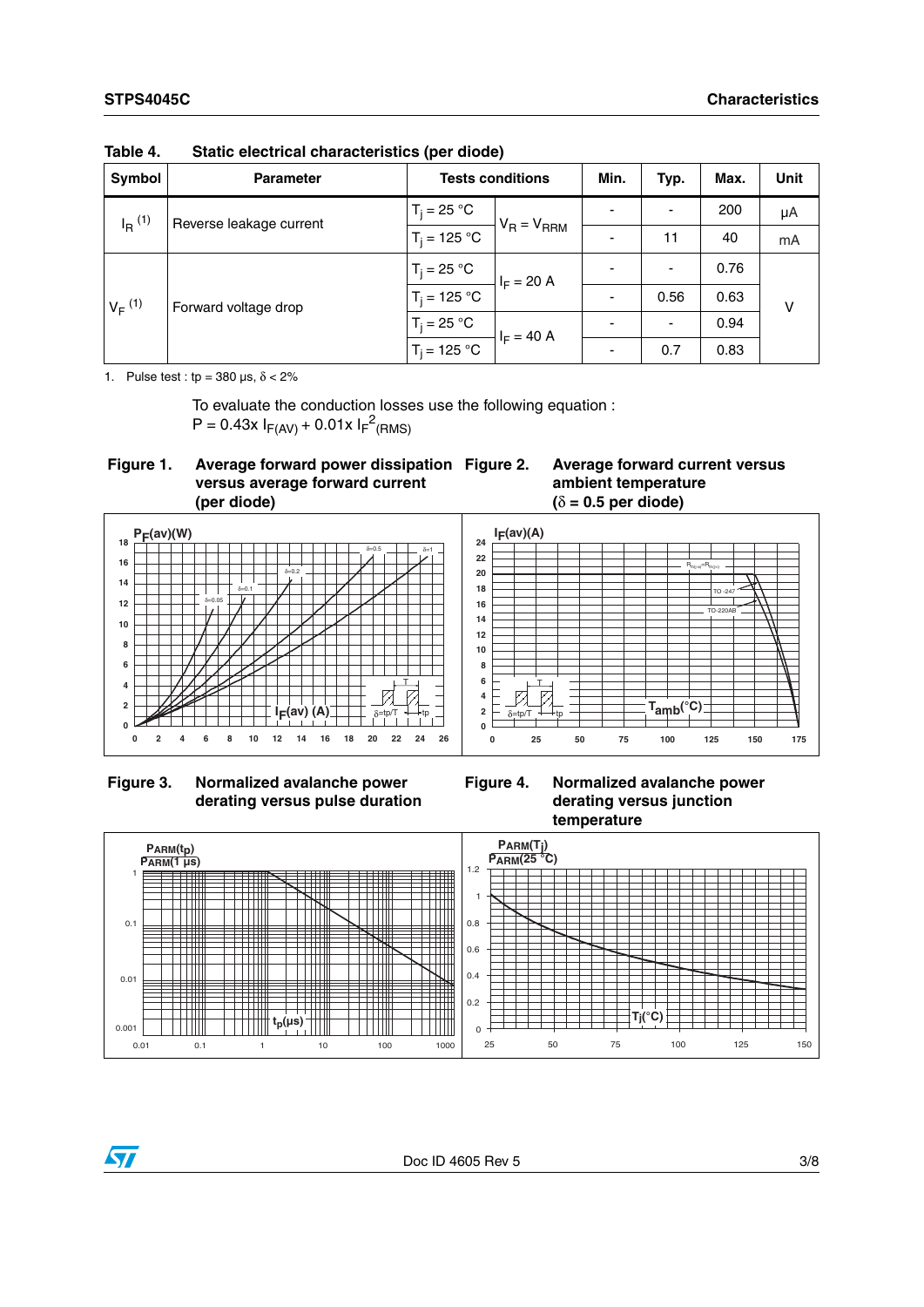**Zth(j-c)/Rth(j-c)**

Ш

╫

l Tittill

Single pulse

**0.0 0.1 0.2 0.3 0.4 0.5 0.6 0.7 0.8 0.9 1.0**

### **Figure 5. Non repetitive surge peak forward current versus overload duration (maximum values, per diode)**

### **Figure 6. Non repetitive surge peak forward current versus overload duration (maximum values, per diode)**





 $\pm$ 

 $\Box$ 

 $\top$ 

 $\frac{1}{\frac{1}{\frac{1}{\frac{1}{\frac{1}{\frac{1}{\cdots}}}}}}$ 

 $\overline{\phantom{0}}$ 

╤

 $\Box$ ┯ Ħ

Ŧ

ᆩ **THE REAL** 

┯┷







<del>, , , , , , , , , ,</del>





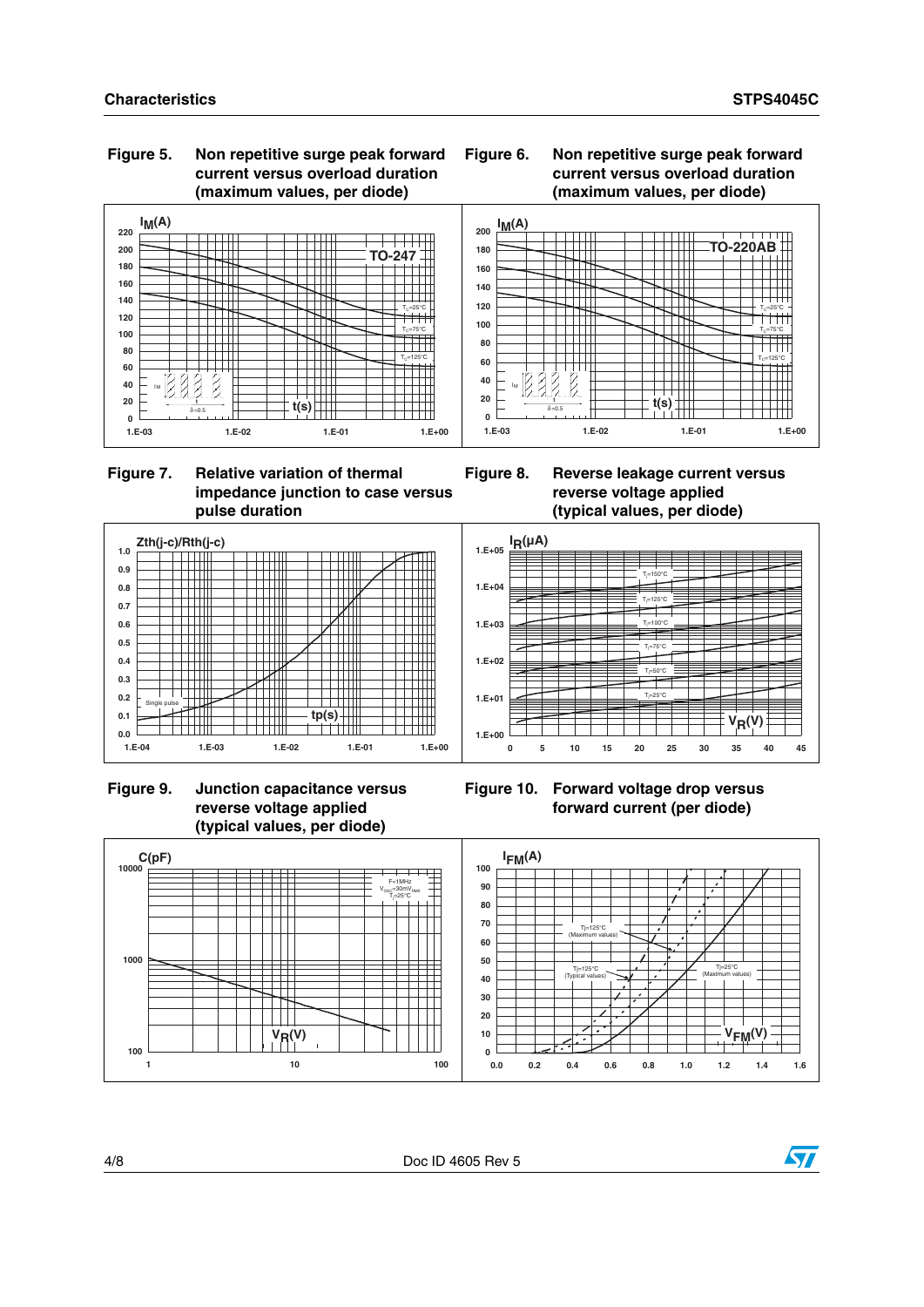### **2 Package information**

- Epoxy meets UL94, V0
- Cooling method: by conduction (C)
- Recommended torque values: TO-220AB 0.4 to 0.6 N·m, TO-247 0.55 N·m
- Maximum torque value: TO-247 1.0 N·m

In order to meet environmental requirements, ST offers these devices in different grades of ECOPACK $^{\circledR}$  packages, depending on their level of environmental compliance. ECOPACK $^{\circledR}$ specifications, grade definitions and product status are available at: **www.st.com**. ECOPACK® is an ST trademark.

Table 5. **Table 5. TO-220AB dimensions**

|                                     |                |           | <b>Dimensions</b>  |               |            |
|-------------------------------------|----------------|-----------|--------------------|---------------|------------|
|                                     | Ref.           |           | <b>Millimeters</b> | <b>Inches</b> |            |
|                                     |                | Min.      | Max.               | Min.          | Max.       |
|                                     | Α              | 4.40      | 4.60               | 0.173         | 0.181      |
|                                     | $\mathsf C$    | 1.23      | 1.32               | 0.048         | 0.051      |
| H2<br>А<br>Dia                      | D              | 2.40      | 2.72               | 0.094         | 0.107      |
|                                     | E              | 0.49      | 0.70               | 0.019         | 0.027      |
| L5<br>L7<br>$\overline{\textbf{f}}$ | F              | 0.61      | 0.88               | 0.024         | 0.034      |
| L <sub>6</sub>                      | F1             | 1.14      | 1.70               | 0.044         | 0.066      |
| L2                                  | F <sub>2</sub> | 1.14      | 1.70               | 0.044         | 0.066      |
| F2<br>⊕                             | G              | 4.95      | 5.15               | 0.194         | 0.202      |
| $\overline{\mathsf{D}}$<br>L9<br>F1 | G <sub>1</sub> | 2.40      | 2.70               | 0.094         | 0.106      |
| L4                                  | H <sub>2</sub> | 10        | 10.40              | 0.393         | 0.409      |
| F                                   | L2             | 16.4 typ. |                    | 0.645 typ.    |            |
| M<br>G1<br>Е                        | L4             | 13        | 14                 | 0.511         | 0.551      |
| G                                   | L5             | 2.65      | 2.95               | 0.104         | 0.116      |
|                                     | L6             | 15.25     | 15.75              | 0.600         | 0.620      |
|                                     | L7             | 6.20      | 6.60               | 0.244         | 0.259      |
|                                     | L <sub>9</sub> | 3.50      | 3.93               | 0.137         | 0.154      |
|                                     | M              |           | 2.6 typ.           |               | 0.102 typ. |
|                                     | Diam.          | 3.75      | 3.85               | 0.147         | 0.151      |

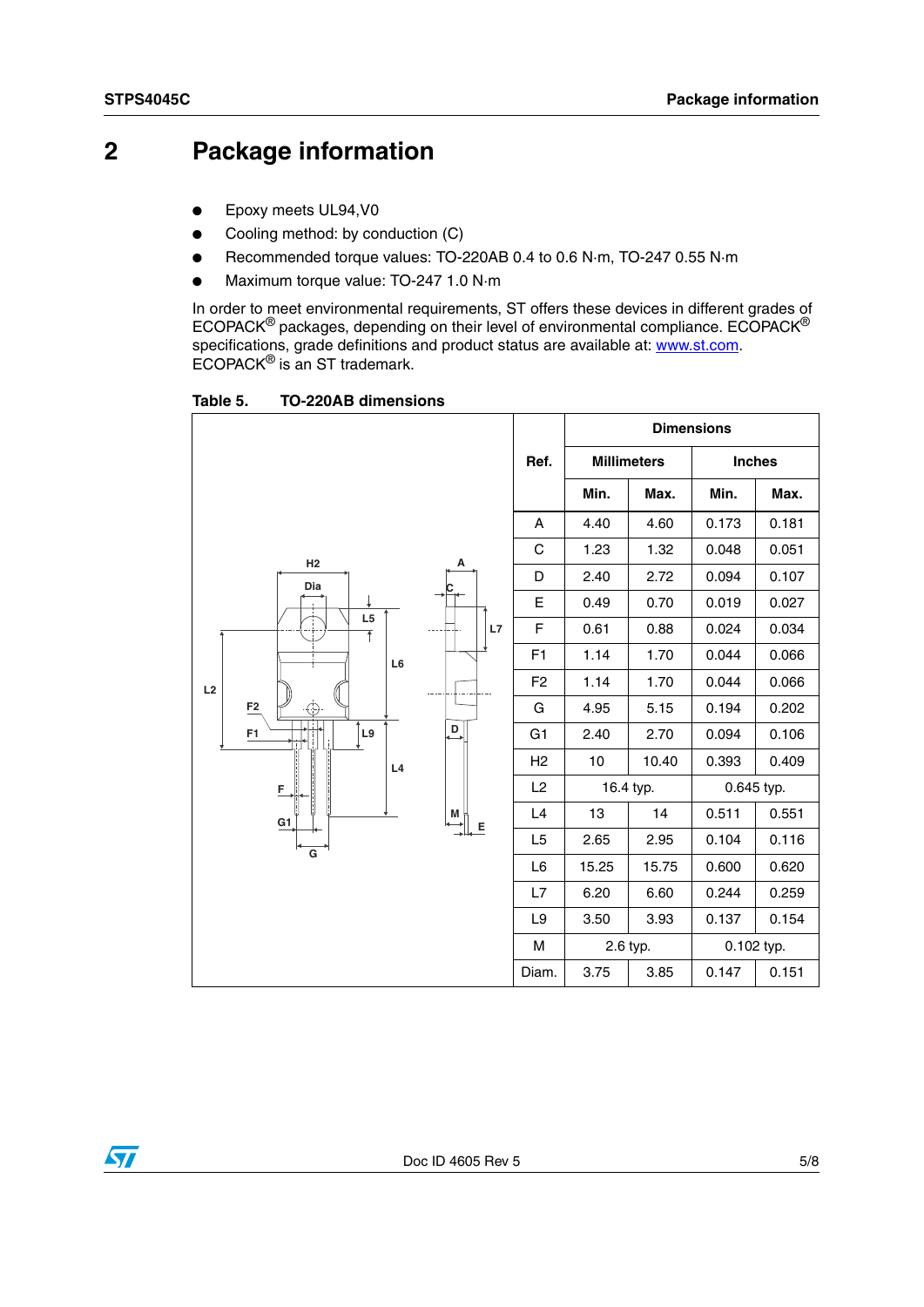|                                                      |                |       |                    | <b>Dimensions</b> |       |               |       |
|------------------------------------------------------|----------------|-------|--------------------|-------------------|-------|---------------|-------|
|                                                      | Ref.           |       | <b>Millimeters</b> |                   |       | <b>Inches</b> |       |
|                                                      |                | Min.  | Typ.               | Max.              | Min.  | Typ.          | Max.  |
|                                                      | A              | 4.85  |                    | 5.16              | 0.191 |               | 0.203 |
|                                                      | D              | 2.20  |                    | 2.60              | 0.086 |               | 0.102 |
| V.                                                   | Е              | 0.40  |                    | 0.80              | 0.015 |               | 0.031 |
| m.<br>v<br>Dia                                       | F              | 1.00  |                    | 1.40              | 0.039 |               | 0.055 |
|                                                      | F <sub>1</sub> |       | 3.00               |                   |       | 0.118         |       |
| н                                                    | F <sub>2</sub> |       | 2.00               |                   |       | 0.079         |       |
|                                                      | F <sub>3</sub> | 1.90  |                    | 2.40              | 0.075 |               | 0.094 |
| $\overline{\overline{\Phi}}_{\overline{\rho}}$<br>L5 | F <sub>4</sub> | 3.00  |                    | 3.40              | 0.118 |               | 0.134 |
| L<br>L <sub>2</sub><br>L4                            | G              |       | 10.90              |                   |       | 0.429         |       |
|                                                      | н              | 15.45 |                    | 16.03             | 0.608 |               | 0.631 |
| Tূ∟1 ∫<br>E2<br>E1                                   | L              | 19.85 |                    | 21.09             | 0.781 |               | 0.830 |
| F3<br>L3                                             | L1             | 3.70  |                    | 4.30              | 0.146 |               | 0.169 |
| V <sub>2</sub><br>D<br>$\overline{F4}$               | L2             | 18.30 |                    | 19.13             | 0.720 |               | 0.753 |
| F(x3)<br>E<br>M                                      | L <sub>3</sub> | 14.20 |                    | 20.30             | 0.559 |               | 0.799 |
| G                                                    | L4             | 34.05 |                    | 41.38             | 1.341 |               | 1.629 |
|                                                      | L5             | 5.35  |                    | 6.30              | 0.211 |               | 0.248 |
|                                                      | M              | 2.00  |                    | 3.00              | 0.079 |               | 0.118 |
|                                                      | v              |       | $5^{\circ}$        |                   |       | $5^{\circ}$   |       |
|                                                      | V <sub>2</sub> |       | $60^\circ$         |                   |       | $60^\circ$    |       |
|                                                      | Dia.           | 3.55  |                    | 3.65              | 0.140 |               | 0.144 |

**Table 6. TO-247 dimensions**

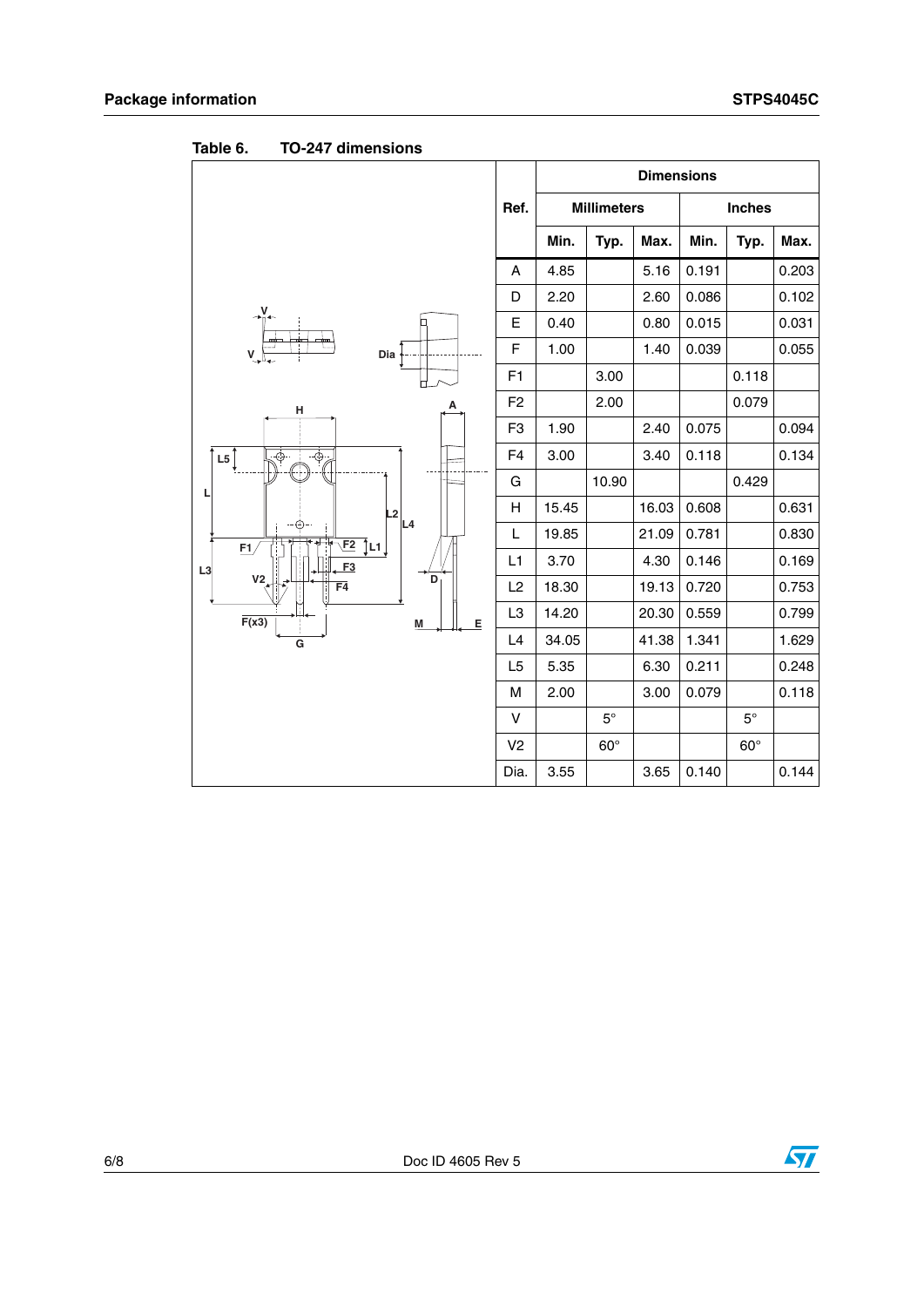## **3 Ordering information**

#### Table 7. **Ordering information**

| Order code | Marking    | Package         | Weight | Base gty. | Delivery mode |
|------------|------------|-----------------|--------|-----------|---------------|
| STPS4045CW | STPS4045CW | TO-247          | 4.46 g | 30        | Tube          |
| STPS4045CT | STPS4045CT | <b>TO-220AB</b> | 1.9 a  | 50        | Tube          |

## **4 Revision history**

#### Table 8. **Document revision history**

| Date        | <b>Revision</b> | <b>Changes</b>                                  |
|-------------|-----------------|-------------------------------------------------|
| July-2003   | 4C              | Previous issue.                                 |
| 09-Nov-2009 | 5               | Added TO-220AB package. Removed SOT-93 package. |